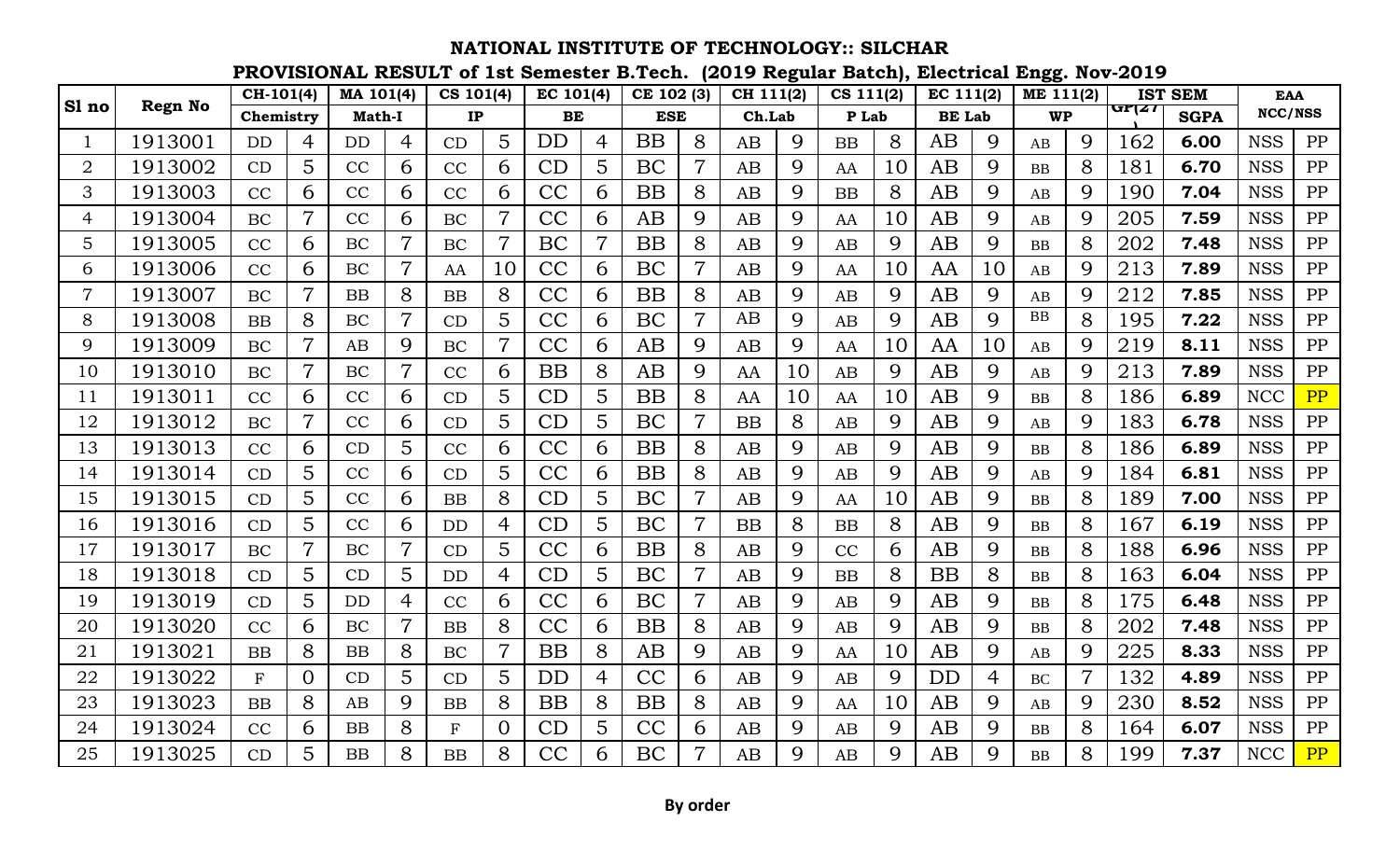**PROVISIONAL RESULT of 1st Semester B.Tech. (2019 Regular Batch), Electrical Engg. Nov-2019**

|       |                | CH-101(4) |                | MA 101(4)     |                | CS 101(4)     |                | EC 101(4)    |                | CE 102 (3) |                | CH 111(2) |   | CS 111(2)   |    | EC 111(2)     |             | ME 111(2) |   |       | <b>IST SEM</b> | <b>EAA</b> |            |
|-------|----------------|-----------|----------------|---------------|----------------|---------------|----------------|--------------|----------------|------------|----------------|-----------|---|-------------|----|---------------|-------------|-----------|---|-------|----------------|------------|------------|
| Sl no | <b>Regn No</b> | Chemistry |                | <b>Math-I</b> |                | $\mathbf{IP}$ |                | BE           |                | <b>ESE</b> |                | Ch.Lab    |   | P Lab       |    | <b>BE</b> Lab |             | <b>WP</b> |   | GP(27 | <b>SGPA</b>    | NCC/NSS    |            |
| 26    | 1913026        | CC        | 6              | <b>BC</b>     | $\overline{7}$ | BC            | $\overline{7}$ | BC           | $\overline{7}$ | <b>BB</b>  | 8              | AB        | 9 | AB          | 9  | AB            | 9           | <b>BB</b> | 8 | 202   | 7.48           | <b>NSS</b> | PP         |
| 27    | 1913027        | CC        | 6              | CD            | 5              | CD            | 5              | CC           | 6              | BC         | $\overline{7}$ | <b>BB</b> | 8 | BB          | 8  | <b>BB</b>     | 8           | <b>BB</b> | 8 | 173   | 6.41           | <b>NSS</b> | PP         |
| 28    | 1913028        | CC        | 6              | <b>BB</b>     | 8              | BC            | $\overline{7}$ | BC           |                | BC         | $\overline{7}$ | AB        | 9 | <b>BB</b>   | 8  | AA            | 10          | AB        | 9 | 205   | 7.59           | <b>NSS</b> | PP         |
| 29    | 1913029        | <b>BB</b> | 8              | CD            | 5              | CC            | 6              | BC           | $\overline{7}$ | AB         | 9              | AB        | 9 | AB          | 9  | AB            | 9           | AB        | 9 | 203   | 7.52           | <b>NSS</b> | PP         |
| 30    | 1913030        | BB        | 8              | AB            | 9              | <b>BC</b>     | $\overline{7}$ | <b>BB</b>    | 8              | <b>BB</b>  | 8              | AB        | 9 | AB          | 9  | AB            | 9           | AB        | 9 | 224   | 8.30           | <b>NSS</b> | PP         |
| 31    | 1913031        | BC        |                | CC            | 6              | BC            | $\overline{7}$ | BC           | 7              | AB         | 9              | AB        | 9 | AB          | 9  | AB            | 9           | AB        | 9 | 207   | 7.67           | <b>NSS</b> | PP         |
| 32    | 1913032        | BC        | 7              | BB            | 8              | BB            | 8              | CC           | 6              | <b>BB</b>  | 8              | AB        | 9 | CC          | 6  | AB            | 9           | <b>BB</b> | 8 | 204   | 7.56           | <b>NSS</b> | PP         |
| 33    | 1913033        | CD        | 5              | CD            | 5              | CD            | 5              | CD           | 5              | <b>BB</b>  | 8              | AB        | 9 | <b>BB</b>   | 8  | AB            | 9           | <b>BB</b> | 8 | 172   | 6.37           | <b>NSS</b> | PP         |
| 34    | 1913034        | <b>DD</b> | 4              | <b>DD</b>     | 4              | CD            | 5              | $\mathbf{F}$ | 0              | CC         | 6              | AB        | 9 | AB          | 9  | <b>BB</b>     | 8           | <b>BB</b> | 8 | 138   | 5.11           | <b>NSS</b> | PP         |
| 35    | 1913035        | BC        | $\overline{7}$ | BB            | 8              | <b>BB</b>     | 8              | <b>BB</b>    | 8              | <b>BB</b>  | 8              | AB        | 9 | AB          | 9  | AA            | 10          | <b>BB</b> | 8 | 220   | 8.15           | <b>NSS</b> | PP         |
| 36    | 1913036        | <b>DD</b> | 4              | BB            | 8              | CD            | $\overline{5}$ | CD           | 5              | CC         | 6              | AB        | 9 | AB          | 9  | <b>BB</b>     | 8           | AB        | 9 | 176   | 6.52           | <b>NSS</b> | ${\rm PP}$ |
| 37    | 1913037        | BC        |                | BB            | 8              | BB            | 8              | <b>BB</b>    | 8              | BC         | $\overline{7}$ | AB        | 9 | AA          | 10 | AB            | 9           | AB        | 9 | 219   | 8.11           | <b>NSS</b> | PP         |
| 38    | 1913038        | <b>DD</b> | $\overline{4}$ | CC            | 6              | <b>DD</b>     | $\overline{4}$ | CD           | 5              | BC         | $\overline{7}$ | AB        | 9 | AB          | 9  | AB            | $\mathbf Q$ | AB        | 9 | 169   | 6.26           | <b>NSS</b> | PP         |
| 39    | 1913039        | BC        | 7              | <b>BB</b>     | 8              | <b>BB</b>     | 8              | BC           | $\overline{7}$ | <b>BB</b>  | 8              | AB        | 9 | AB          | 9  | AB            | 9           | AB        | 9 | 216   | 8.00           | <b>NSS</b> | PP         |
| 40    | 1913040        | BC        | 7              | BB            | 8              | CC            | 6              | CC           | 6              | <b>BB</b>  | 8              | <b>BB</b> | 8 | AB          | 9  | AB            | 9           | <b>BB</b> | 8 | 200   | 7.41           | <b>NSS</b> | ${\rm PP}$ |
| 41    | 1913041        | CC        | 6              | CC            | 6              | CC            | 6              | BC           |                | <b>BB</b>  | 8              | AB        | 9 | AB          | 9  | AB            | 9           | <b>BB</b> | 8 | 194   | 7.19           | <b>NSS</b> | PP         |
| 42    | 1913042        | CD        | 5              | BB            | 8              | CC            | 6              | BC           |                | <b>BB</b>  | 8              | AB        | 9 | AB          | 9  | AB            | 9           | AB        | 9 | 200   | 7.41           | <b>NSS</b> | PP         |
| 43    | 1913043        | BC        | 7              | <b>BC</b>     | $\overline{7}$ | CC            | 6              | BC           |                | AB         | 9              | AB        | 9 | AA          | 10 | AB            | 9           | AB        | 9 | 209   | 7.74           | <b>NSS</b> | PP         |
| 44    | 1913044        | BC        |                | AA            | 10             | <b>BB</b>     | 8              | <b>BB</b>    | 8              | BC         | $\overline{7}$ | AB        | 9 | AB          | 9  | AB            | 9           | AB        | 9 | 225   | 8.33           | <b>NSS</b> | PP         |
| 45    | 1913045        | CD        | 5              | <b>DD</b>     | $\overline{4}$ | CD            | 5              | CC           | 6              | BC         | $\overline{7}$ | AB        | 9 | AB          | 9  | AB            | 9           | <b>BB</b> | 8 | 171   | 6.33           | <b>NSS</b> | PP         |
| 46    | 1913046        | AB        | 9              | AB            | 9              | BC            | $\overline{7}$ | <b>BB</b>    | 8              | <b>BB</b>  | 8              | AB        | 9 | AB          | 9  | AB            | 9           | AB        | 9 | 228   | 8.44           | <b>NSS</b> | PP         |
| 47    | 1913047        | CD        | 5              | CD            | 5              | CD            | 5              | CC           | 6              | <b>BB</b>  | 8              | AB        | 9 | AB          | 9  | AA            | 10          | <b>BB</b> | 8 | 180   | 6.67           | <b>NSS</b> | PP         |
| 48    | 1913048        | F         | $\Omega$       | DD            | $\overline{4}$ | $\mathbf{F}$  | $\overline{0}$ | <b>DD</b>    | 4              | CD         | 5              | <b>BB</b> | 8 | $\mathbf F$ | 0  | CC            | 6           | <b>BB</b> | 8 | 91    | 3.37           | <b>NSS</b> | PP         |
| 49    | 1913049        | BB        | 8              | BC            | $\overline{7}$ | <b>BB</b>     | 8              | <b>BB</b>    | 8              | AB         | 9              | AB        | 9 | AA          | 10 | AB            | 9           | AB        | 9 | 225   | 8.33           | <b>NSS</b> | PP         |
| 50    | 1913050        | BB        | 8              | AA            | 10             | AB            | 9              | AB           | 9              | AB         | 9              | AB        | 9 | AA          | 10 | AB            | $\mathbf Q$ | AB        | 9 | 245   | 9.07           | <b>NCC</b> | PP         |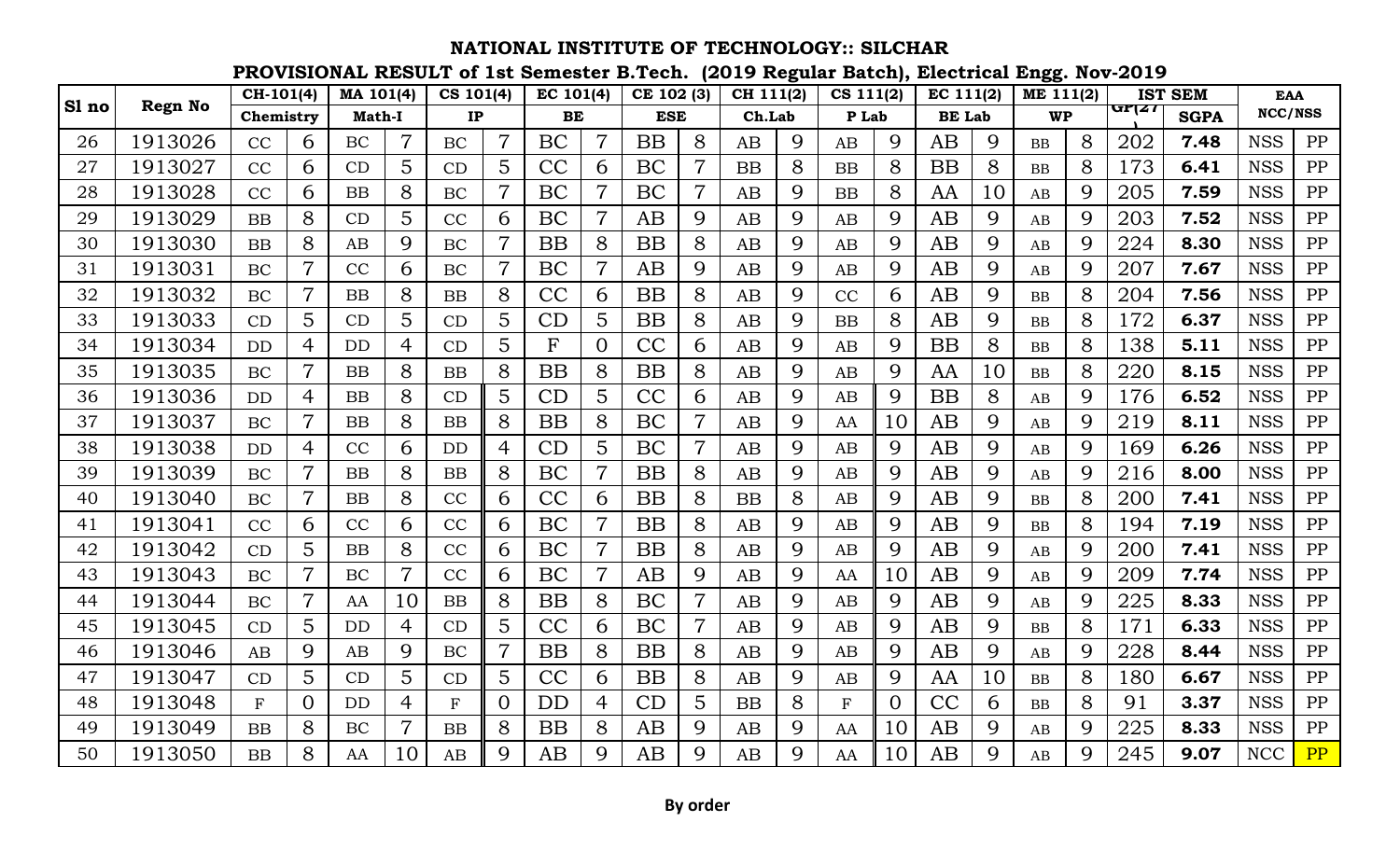|       |                | CH-101(4) |                | MA 101(4) |                | CS 101(4)      |                | EC 101(4) |                | CE 102 (3) |                | CH 111(2) |             | CS 111(2) |    | EC 111(2)     |    | ME 111(2) |    |       | <b>IST SEM</b> | <b>EAA</b> |    |
|-------|----------------|-----------|----------------|-----------|----------------|----------------|----------------|-----------|----------------|------------|----------------|-----------|-------------|-----------|----|---------------|----|-----------|----|-------|----------------|------------|----|
| Sl no | <b>Regn No</b> | Chemistry |                | Math-I    |                | $\mathbf{IP}$  |                | BE        |                | <b>ESE</b> |                | Ch.Lab    |             | P Lab     |    | <b>BE Lab</b> |    | <b>WP</b> |    | GP(27 | <b>SGPA</b>    | NCC/NSS    |    |
| 51    | 1913051        | CC        | 6              | BC        | $\overline{7}$ | D <sub>D</sub> | $\overline{4}$ | CD        | 5              | <b>BB</b>  | 8              | AB        | 9           | AB        | 9  | AB            | 9  | BB        | 8  | 182   | 6.74           | <b>NCC</b> | PP |
| 52    | 1913052        | AA        | 10             | AA        | 10             | AA             | 10             | AB        | 9              | AB         | 9              | AB        | 9           | AA        | 10 | AA            | 10 | AB        | 9  | 259   | 9.59           | <b>NSS</b> | PP |
| 53    | 1913053        | CC        | 6              | CD        | 5              | <b>DD</b>      | $\overline{4}$ | CC        | 6              | CC         | 6              | AB        | 9           | AB        | 9  | <b>BB</b>     | 8  | BB        | 8  | 170   | 6.30           | <b>NSS</b> | PP |
| 54    | 1913054        | <b>BC</b> | $\overline{7}$ | AB        | 9              | BB             | 8              | <b>BB</b> | 8              | <b>BB</b>  | 8              | AB        | 9           | AA        | 10 | AA            | 10 | AB        | 9  | 228   | 8.44           | <b>NSS</b> | PP |
| 55    | 1913055        | <b>BB</b> | 8              | AA        | 10             | AB             | 9              | AB        | 9              | <b>BB</b>  | 8              | AB        | 9           | AB        | 9  | AB            | 9  | <b>BB</b> | 8  | 238   | 8.81           | <b>NSS</b> | PP |
| 56    | 1913056        | <b>BC</b> |                | BB        | 8              | <b>DD</b>      | 4              | CC        | 6              | <b>BB</b>  | 8              | AB        | 9           | AB        | 9  | <b>BB</b>     | 8  | AB        | 9  | 194   | 7.19           | <b>NSS</b> | PP |
| 57    | 1913057        | CC        | 6              | CD        | 5              | BC             | $\overline{7}$ | BC        |                | <b>BB</b>  | 8              | AB        | 9           | AB        | 9  | AB            | 9  | AB        | 9  | 196   | 7.26           | <b>NSS</b> | PP |
| 58    | 1913058        | AB        | $\mathbf Q$    | AA        | 10             | AB             | 9              | <b>BB</b> | 8              | AB         | 9              | AB        | 9           | AB        | 9  | AA            | 10 | AB        | 9  | 245   | 9.07           | <b>NSS</b> | PP |
| 59    | 1913059        | CC        | 6              | BB        | 8              | <b>DD</b>      | $\overline{4}$ | <b>BB</b> | 8              | CC         | 6              | AB        | 9           | AB        | 9  | AB            | 9  | <b>BB</b> | 8  | 192   | 7.11           | <b>NSS</b> | PP |
| 60    | 1913060        | <b>BC</b> | $\overline{7}$ | BB        | 8              | <b>BB</b>      | 8              | BC        | $\overline{7}$ | <b>BC</b>  | $\overline{7}$ | AB        | 9           | AB        | 9  | AB            | 9  | AB        | 9  | 213   | 7.89           | <b>NSS</b> | PP |
| 61    | 1913061        | CC        | 6              | BC        | $\overline{7}$ | CC             | 6              | CD        | 5              | <b>BB</b>  | 8              | AB        | 9           | AB        | 9  | AB            | 9  | <b>BB</b> | 8  | 190   | 7.04           | <b>NSS</b> | PP |
| 62    | 1913062        | <b>BC</b> | 7              | <b>BB</b> | 8              | <b>BB</b>      | 8              | <b>BB</b> | 8              | AB         | 9              | AB        | 9           | AA        | 10 | AB            | 9  | AA        | 10 | 227   | 8.41           | <b>NSS</b> | PP |
| 63    | 1913063        | BB        | 8              | AB        | 9              | <b>BB</b>      | 8              | AB        | 9              | <b>BB</b>  | 8              | AB        | 9           | AB        | 9  | AB            | 9  | <b>BB</b> | 8  | 230   | 8.52           | <b>NSS</b> | PP |
| 64    | 1913064        | CC        | 6              | AB        | 9              | AB             | 9              | BC        |                | <b>BB</b>  | 8              | AB        | 9           | AA        | 10 | AA            | 10 | <b>BB</b> | 8  | 222   | 8.22           | <b>NCC</b> | PP |
| 65    | 1913065        | AB        | 9              | AA        | 10             | AB             | 9              | AB        | 9              | <b>BB</b>  | 8              | AB        | 9           | AA        | 10 | AA            | 10 | AB        | 9  | 248   | 9.19           | <b>NSS</b> | PP |
| 66    | 1913066        | CD        | 5              | AB        | 9              | AB             | 9              | BC        |                | BC         |                | AB        | 9           | AA        | 10 | AB            | 9  | AB        | 9  | 215   | 7.96           | <b>NSS</b> | PP |
| 67    | 1913067        | <b>BB</b> | 8              | BC        | $\overline{7}$ | <b>BB</b>      | 8              | <b>BB</b> | 8              | AB         | 9              | AB        | 9           | AB        | 9  | AA            | 10 | AB        | 9  | 225   | 8.33           | <b>NSS</b> | PP |
| 68    | 1913068        | <b>BC</b> | $\overline{7}$ | <b>BB</b> | 8              | <b>BB</b>      | 8              | BC        |                | AB         | 9              | AB        | 9           | AB        | 9  | AB            | 9  | AB        | 9  | 219   | 8.11           | <b>NCC</b> | PP |
| 69    | 1913069        | BC        |                | CC        | 6              | CD             | 5              | BC        |                | <b>BB</b>  | 8              | AB        | 9           | AB        | 9  | AB            | 9  | AB        | 9  | 196   | 7.26           | <b>NSS</b> | PP |
| 70    | 1913070        | CD        | 5              | <b>DD</b> | 4              | CD             | 5              | CC        | 6              | BC         |                | AB        | 9           | AB        | 9  | AB            | 9  | AB        | 9  | 173   | 6.41           | <b>NSS</b> | PP |
| 71    | 1913071        | CC        | 6              | BC        | $\overline{7}$ | BC             | $\overline{7}$ | <b>BB</b> | 8              | <b>BB</b>  | 8              | AB        | 9           | AB        | 9  | AB            | 9  | <b>BB</b> | 8  | 206   | 7.63           | <b>NCC</b> | PP |
| 72    | 1913072        | CC        | 6              | CD        | 5              | BC             | $\overline{7}$ | BC        |                | <b>BB</b>  | 8              | AB        | 9           | AA        | 10 | AB            | 9  | AB        | 9  | 198   | 7.33           | <b>NSS</b> | PP |
| 73    | 1913073        | CC        | 6              | <b>DD</b> | $\overline{4}$ | <b>BC</b>      | $\overline{7}$ | CC        | 6              | BC         |                | AB        | 9           | AB        | 9  | AB            | 9  | <b>BB</b> | 8  | 183   | 6.78           | <b>NSS</b> | PP |
| 74    | 1913074        | CD        | 5              | CC        | 6              | CD             | 5              | CD        | 5              | <b>BB</b>  | 8              | AB        | 9           | AA        | 10 | <b>BB</b>     | 8  | AB        | 9  | 180   | 6.67           | <b>NSS</b> | PP |
| 75    | 1913075        | DD        | $\overline{4}$ | CD        | 5              | <b>DD</b>      | $\overline{4}$ | CD        | 5.             | CC         | 6              | AB        | $\mathbf Q$ | AB        | 9  | <b>BB</b>     | 8  | <b>BB</b> | 8  | 158   | 5.85           | <b>NSS</b> | PP |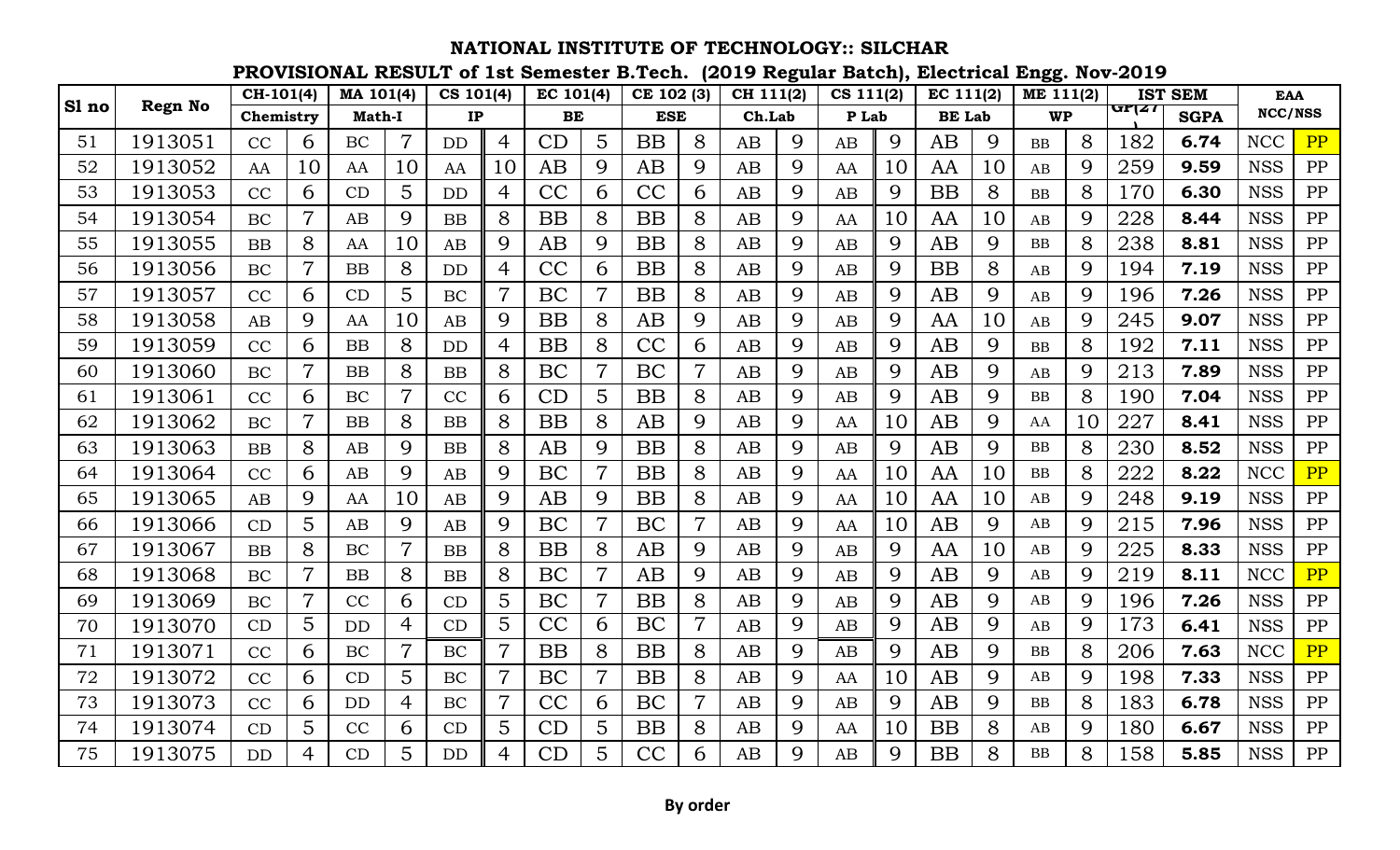|       |                | CH-101(4) |                | MA 101(4)     |                | CS 101(4)     |                | EC 101(4)               |                | CE 102 (3)     |                | CH 111(2) |          | CS 111(2) |                | EC 111(2)     |          | ME 111(2) |             |       | <b>IST SEM</b> | <b>EAA</b> |    |
|-------|----------------|-----------|----------------|---------------|----------------|---------------|----------------|-------------------------|----------------|----------------|----------------|-----------|----------|-----------|----------------|---------------|----------|-----------|-------------|-------|----------------|------------|----|
| Sl no | <b>Regn No</b> | Chemistry |                | <b>Math-I</b> |                | $\mathbf{IP}$ |                | BE                      |                | <b>ESE</b>     |                | Ch.Lab    |          | P Lab     |                | <b>BE</b> Lab |          | <b>WP</b> |             | GP(27 | <b>SGPA</b>    | NCC/NSS    |    |
| 76    | 1913076        | F         | $\overline{0}$ | W             | $\overline{0}$ | $\mathbf F$   | $\overline{O}$ | $\overline{\mathrm{F}}$ | $\Omega$       | $\overline{F}$ | $\Omega$       | F         | $\Omega$ | F         | $\Omega$       | F             | $\Omega$ | F         | $\Omega$    | 0     | 0.00           | <b>NSS</b> | PP |
| 77    | 1913077        | BC        | $\overline{7}$ | AB            | 9              | <b>BC</b>     | $\overline{7}$ | BC                      | 7              | BC             | $\overline{7}$ | AB        | 9        | AB        | 9              | AB            | 9        | AB        | 9           | 213   | 7.89           | <b>NSS</b> | PP |
| 78    | 1913078        | <b>BC</b> | $\overline{7}$ | <b>BC</b>     | $\overline{7}$ | CC            | 6              | BC                      | 7              | AB             | 9              | <b>BB</b> | 8        | AA        | 10             | AA            | 10       | AB        | 9           | 209   | 7.74           | <b>NCC</b> | PP |
| 79    | 1913079        | CC        | 6              | <b>BB</b>     | 8              | AB            | 9              | <b>BB</b>               | 8              | BC             | $\overline{7}$ | AB        | 9        | AA        | 10             | AB            | 9        | AB        | 9           | 219   | 8.11           | <b>NSS</b> | PP |
| 80    | 1913080        | <b>BB</b> | 8              | <b>BB</b>     | 8              | AB            | 9              | <b>BC</b>               |                | <b>BB</b>      | 8              | AB        | 9        | BC        | $\overline{7}$ | AB            | 9        | AB        | 9           | 220   | 8.15           | <b>NSS</b> | PP |
| 81    | 1913081        | <b>BB</b> | 8              | AB            | 9              | AB            | 9              | <b>BC</b>               |                | <b>BB</b>      | 8              | AB        | 9        | AB        | 9              | AB            | 9        | AB        | 9           | 228   | 8.44           | <b>NSS</b> | PP |
| 82    | 1913082        | CD        | 5              | W             | $\Omega$       | CD            | 5              | <b>DD</b>               | 4              | BC             | $\overline{7}$ | AB        | 9        | AA        | 10             | AB            | 9        | BB        | 8           | 149   | 5.52           | <b>NSS</b> | PP |
| 83    | 1913083        | CC        | 6              | W             | $\Omega$       | <b>BB</b>     | 8              | <b>DD</b>               | 4              | <b>BB</b>      | 8              | AB        | 9        | BC        |                | AB            | 9        | AB        | 9           | 164   | 6.07           | <b>NSS</b> | PP |
| 84    | 1913084        | BC        | $\overline{7}$ | CC            | 6              | <b>BB</b>     | 8              | <b>BC</b>               | $\overline{7}$ | AB             | 9              | AA        | 10       | BB        | 8              | AA            | 10       | AB        | 9           | 213   | 7.89           | <b>NSS</b> | PP |
| 85    | 1913085        | CD        | 5              | CD            | $\overline{5}$ | <b>BC</b>     | $\overline{7}$ | CC                      | 6              | <b>BB</b>      | 8              | AB        | 9        | BB        | 8              | <b>BB</b>     | 8        | AB        | 9           | 184   | 6.81           | <b>NSS</b> | PP |
| 86    | 1913086        | CC        | 6              | CD            | 5              | AB            | 9              | CD                      | 5              | <b>BB</b>      | 8              | AB        | 9        | AB        | 9              | AA            | 10       | AB        | 9           | 198   | 7.33           | <b>NCC</b> | PP |
| 87    | 1913087        | BC        | $\overline{7}$ | AB            | 9              | AB            | 9              | AB                      | 9              | <b>BB</b>      | 8              | AB        | 9        | AB        | 9              | AB            | 9        | AB        | 9           | 232   | 8.59           | <b>NSS</b> | PP |
| 88    | 1913088        | CC        | 6              | CD            | 5              | <b>BB</b>     | 8              | CD                      | 5              | <b>BB</b>      | 8              | AA        | 10       | AA        | 10             | AB            | 9        | AB        | 9           | 196   | 7.26           | <b>NSS</b> | PP |
| 89    | 1913089        | CD        | $\overline{5}$ | <b>DD</b>     | $\overline{4}$ | <b>BC</b>     | $\overline{7}$ | DD                      | 4              | CC             | 6              | AB        | 9        | AA        | 10             | AB            | 9        | <b>BB</b> | 8           | 170   | 6.30           | <b>NSS</b> | PP |
| 90    | 1913090        | CC        | 6              | W             | $\overline{0}$ | BB            | 8              | <b>DD</b>               | 4              | BC             | $\overline{7}$ | AB        | 9        | BB        | 8              | AB            | 9        | <b>BB</b> | 8           | 161   | 5.96           | <b>NSS</b> | PP |
| 91    | 1913091        | AB        | 9              | BC            | $\overline{7}$ | AB            | 9              | <b>BB</b>               | 8              | <b>BB</b>      | 8              | AA        | 10       | AA        | 10             | AA            | 10       | AB        | 9           | 234   | 8.67           | <b>NSS</b> | PP |
| 92    | 1913092        | CD        | 5              | DD            | $\overline{4}$ | <b>BB</b>     | 8              | CD                      | 5              | BC             | $\overline{7}$ | AB        | 9        | BB        | 8              | AB            | 9        | BB        | 8           | 177   | 6.56           | <b>NSS</b> | PP |
| 93    | 1913093        | AB        | 9              | AB            | 9              | AB            | 9              | <b>BC</b>               | $\overline{7}$ | <b>BB</b>      | 8              | AB        | 9        | AA        | 10             | AB            | 9        | AB        | 9           | 234   | 8.67           | <b>NSS</b> | PP |
| 94    | 1913094        | AB        | 9              | AB            | 9              | AB            | 9              | <b>BB</b>               | 8              | AB             | 9              | AA        | 10       | AA        | 10             | AA            | 10       | AB        | 9           | 245   | 9.07           | <b>NSS</b> | PP |
| 95    | 1913095        | <b>BB</b> | 8              | AB            | 9              | AB            | 9              | BB                      | 8              | AB             | 9              | AA        | 10       | AA        | 10             | AA            | 10       | AB        | 9           | 241   | 8.93           | <b>NSS</b> | PP |
| 96    | 1913096        | <b>BB</b> | 8              | CC            | 6              | AB            | 9              | CC                      | 6              | BC             |                | AA        | 10       | AA        | 10             | BC            |          | AB        | 9           | 209   | 7.74           | <b>NSS</b> | PP |
| 97    | 1913097        | BC        | $\overline{7}$ | <b>BB</b>     | 8              | AB            | 9              | <b>BB</b>               | 8              | <b>BB</b>      | 8              | AA        | 10       | AB        | 9              | AA            | 10       | AB        | 9           | 228   | 8.44           | <b>NSS</b> | PP |
| 98    | 1913098        | BC        | $\overline{7}$ | AB            | 9              | <b>BB</b>     | 8              | <b>BC</b>               | $\overline{7}$ | BC             |                | AA        | 10       | AA        | 10             | AA            | 10       | AB        | 9           | 223   | 8.26           | <b>NSS</b> | PP |
| 99    | 1913099        | <b>BC</b> | $\overline{7}$ | BC            | $\overline{7}$ | AA            | 10             | <b>BC</b>               | $\overline{7}$ | AB             | 9              | AA        | 10       | AA        | 10             | AA            | 10       | AB        | 9           | 229   | 8.48           | <b>NSS</b> | PP |
| 100   | 1913100        | AB        | 9              | AB            | 9              | AB            | 9              | <b>BB</b>               | 8              | <b>BB</b>      | 8              | AA        | 10       | AA        | 10             | AB            | 9        | AB        | $\mathbf Q$ | 240   | 8.89           | <b>NSS</b> | PP |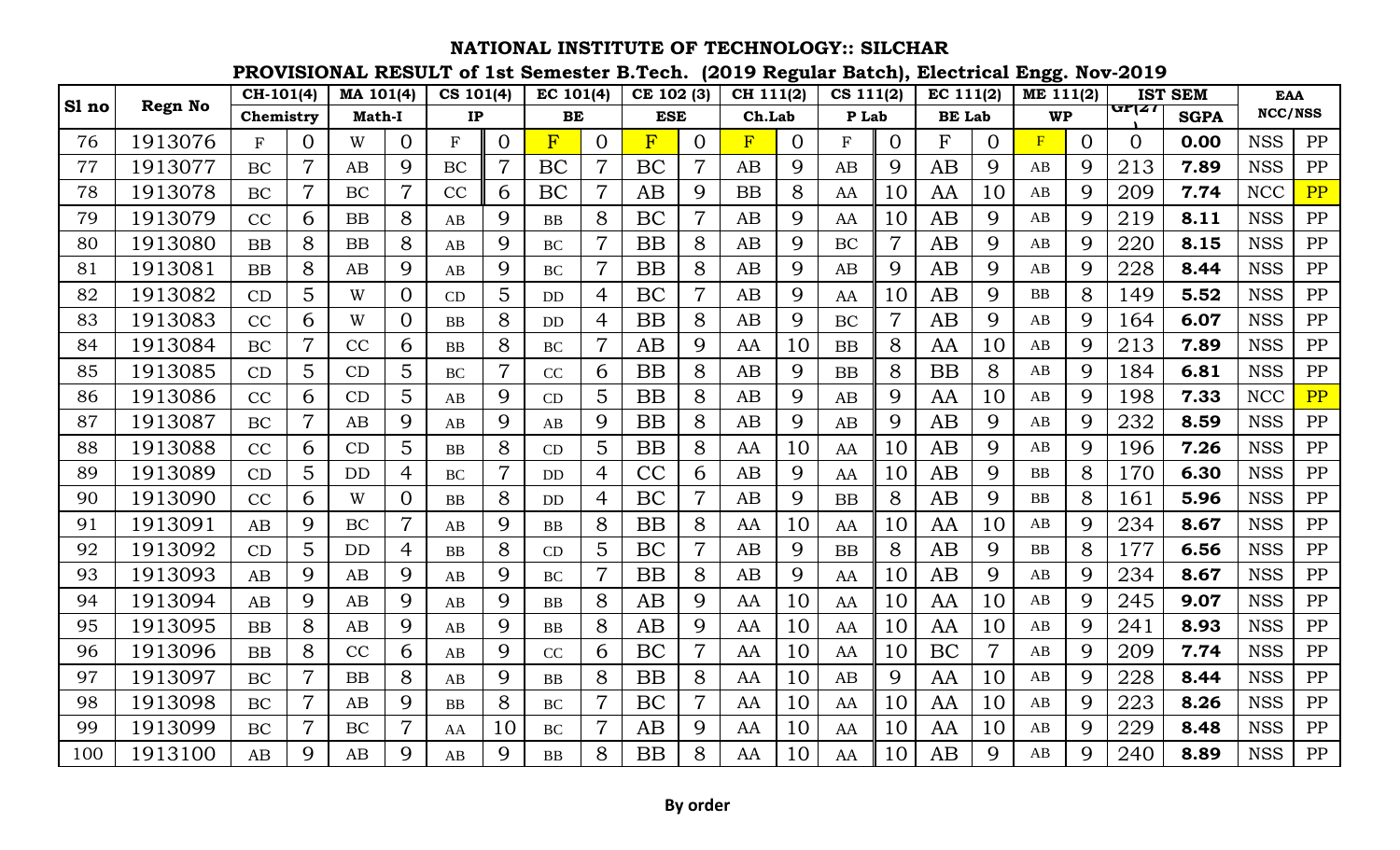**PROVISIONAL RESULT of 1st Semester B.Tech. (2019 Regular Batch), Electrical Engg. Nov-2019**

|       |                | $\overline{CH}$ -101(4) |                | MA 101(4)     |                | CS 101(4)     |                | EC 101(4) |                | CE 102 (3) |                | CH 111(2) |    | CS 111(2)    |                | EC 111(2)     |             | ME 111(2)                 |                |       | <b>IST SEM</b> | <b>EAA</b> |    |
|-------|----------------|-------------------------|----------------|---------------|----------------|---------------|----------------|-----------|----------------|------------|----------------|-----------|----|--------------|----------------|---------------|-------------|---------------------------|----------------|-------|----------------|------------|----|
| Sl no | <b>Regn No</b> | Chemistry               |                | <b>Math-I</b> |                | $\mathbf{IP}$ |                | BE        |                | <b>ESE</b> |                | Ch.Lab    |    | P Lab        |                | <b>BE</b> Lab |             | <b>WP</b>                 |                | GP(27 | <b>SGPA</b>    | NCC/NSS    |    |
| 101   | 1913101        | CC                      | 6              | CC            | 6              | AB            | 9              | CC        | 6              | <b>BB</b>  | 8              | AA        | 10 | AB           | 9              | AB            | 9           | <b>BB</b>                 | 8              | 204   | 7.56           | <b>NSS</b> | PP |
| 102   | 1913102        | <b>BB</b>               | 8              | CC            | 6              | <b>BB</b>     | 8              | CC        | 6              | <b>BB</b>  | 8              | AA        | 10 | AB           | 9              | AB            | 9           | AB                        | 9              | 210   | 7.78           | <b>NCC</b> | PP |
| 103   | 1913103        | CC                      | 6              | CD            | 5              | CC            | 6              | <b>BC</b> |                | <b>BB</b>  | 8              | AA        | 10 | AA           | 10             | AA            | 10          | AB                        | 9              | 198   | 7.33           | <b>NSS</b> | PP |
| 104   | 1913104        | <b>BC</b>               | $\overline{7}$ | AB            | 9              | <b>BB</b>     | 8              | <b>BB</b> | 8              | <b>BB</b>  | 8              | AA        | 10 | AA           | 10             | CC            | 6           | AB                        | 9              | 222   | 8.22           | <b>NSS</b> | PP |
| 105   | 1913105        | F                       | $\Omega$       | BC            | $\overline{7}$ | <b>BC</b>     | 7              | CC        | 6              | BC         | 7              | AA        | 10 | BB           | 8              | AB            | 9           | AB                        | 9              | 173   | 6.41           | <b>NSS</b> | PP |
| 106   | 1913106        | CC                      | 6              | W             | $\overline{0}$ | <b>DD</b>     | 4              | CC        | 6              | BC         | $\overline{7}$ | AB        | 9  | AB           | 9              | AB            | 9           | AB                        | 9              | 157   | 5.81           | <b>NSS</b> | PP |
| 107   | 1913107        | <b>BB</b>               | 8              | AA            | 10             | <b>BB</b>     | 8              | AB        | 9              | AB         | 9              | AB        | 9  | BC           | $\overline{7}$ | AA            | 10          | AB                        | 9              | 237   | 8.78           | <b>NSS</b> | PP |
| 108   | 1913108        | BC                      | $\overline{7}$ | <b>BB</b>     | 8              | AB            | 9              | BC        |                | AB         | 9              | AA        | 10 | AB           | 9              | AB            | $\mathbf Q$ | AB                        | 9              | 225   | 8.33           | <b>NSS</b> | PP |
| 109   | 1913109        | BC                      | $\overline{7}$ | CD            | 5              | <b>BB</b>     | 8              |           | $\overline{0}$ | BC         | $\overline{7}$ | AB        | 9  | BB           | 8              | AB            | 9           | AB                        | 9              | 171   | 6.33           | <b>NSS</b> | PP |
| 110   | 1913110        | CC                      | 6              | CC            | 6              | <b>BB</b>     | 8              | CC        | 6              | <b>BB</b>  | 8              | AA        | 10 | BC           | $\overline{7}$ | AA            | 10          | AB                        | 9              | 200   | 7.41           | <b>NSS</b> | PP |
| 111   | 1913111        | CC                      | 6              | CD            | 5              | <b>BC</b>     | 7              | CC        | 6              | CC         | 6              | AA        | 10 | DD           | 4              | AB            | 9           | <b>BB</b>                 | 8              | 176   | 6.52           | <b>NSS</b> | PP |
| 112   | 1913112        | <b>BB</b>               | 8              | W             | $\Omega$       | <b>BC</b>     | 7              | <b>BC</b> |                | BC         | $\overline{7}$ | AA        | 10 | AA           | 10             | AA            | 10          | AB                        | 9              | 187   | 6.93           | <b>NSS</b> | PP |
| 113   | 1913113        | CC                      | 6              | <b>DD</b>     | 4              | AB            | 9              | DD        | 4              | BC         | $\overline{7}$ | AB        | 9  | CD           | 5              | AB            | 9           | AB                        | 9              | 177   | 6.56           | <b>NSS</b> | PP |
| 114   | 1913114        | <b>DD</b>               | $\overline{4}$ | W             | $\Omega$       | $\mathbf{F}$  | $\overline{0}$ | F         | 0              | <b>DD</b>  | 4              | CD        | 5  | $\mathbf F$  | $\overline{O}$ | CC            | 6           | $\mathbf F$               | $\overline{O}$ | 50    | 1.85           | <b>NSS</b> | PP |
| 115   | 1913115        | <b>BC</b>               | $\overline{7}$ | CD            | 5              | AB            | 9              | CC        | 6              | BC         | $\overline{7}$ | AA        | 10 | AA           | 10             | <b>BB</b>     | 8           | AB                        | 9              | 203   | 7.52           | <b>NCC</b> | PP |
| 116   | 1913116        | BC                      |                | BC            | $\overline{7}$ | AB            | 9              | CC        | 6              | BC         | $\overline{7}$ | AA        | 10 | BB           | 8              | AA            | 10          | AB                        | 9              | 211   | 7.81           | <b>NSS</b> | PP |
| 117   | 1913117        | BC                      |                | CC            | 6              | AB            | 9              | CC        | 6              | BC         |                | AA        | 10 | AB           | 9              | AB            | 9           | AB                        | 9              | 207   | 7.67           | <b>NSS</b> | PP |
| 118   | 1913118        | F                       | $\Omega$       | W             | $\Omega$       | $\mathbf{F}$  | $\Omega$       | F         | $\Omega$       | F          | $\Omega$       | CD        | 5  | $\mathbf{F}$ | 0              | F             | $\Omega$    | $\boldsymbol{\mathrm{F}}$ | 0              | 10    | 0.37           | <b>NSS</b> | PP |
| 119   | 1913119        | BB                      | 8              | CC            | 6              | <b>BB</b>     | 8              | CC        | 6              | BC         | $\overline{7}$ | AB        | 9  | BB           | 8              | AA            | 10          | AB                        | 9              | 205   | 7.59           | <b>NSS</b> | PP |
| 120   | 1913120        | AA                      | 10             | AB            | 9              | <b>BB</b>     | 8              | AB        | 9              | AB         | 9              | AB        | 9  | BB           | 8              | AA            | 10          | <b>BB</b>                 | 8              | 241   | 8.93           | <b>NSS</b> | PP |
| 121   | 1913121        | <b>BB</b>               | 8              | CC            | 6              | BB            | 8              | CD        | 5              | <b>BB</b>  | 8              | AB        | 9  | AA           | 10             | AB            | 9           | AB                        | 9              | 206   | 7.63           | <b>NSS</b> | PP |
| 122   | 1913122        | CC                      | 6              | CC            | 6              | <b>BC</b>     |                | CD        | 5              | BC         |                | AB        | 9  | AB           | 9              | AB            | 9           | <b>BB</b>                 | 8              | 187   | 6.93           | <b>NSS</b> | PP |
| 123   | 1913123        | <b>BB</b>               | 8              | BC            | $\overline{7}$ | <b>BB</b>     | 8              | BC        |                | <b>BB</b>  | 8              | AB        | 9  | AA           | 10             | AB            | 9           | <b>BB</b>                 | 8              | 216   | 8.00           | <b>NSS</b> | PP |
| 124   | 1913124        | BB                      | 8              | CD            | 5              | <b>BB</b>     | 8              | <b>BC</b> | $\overline{7}$ | <b>BB</b>  | 8              | AB        | 9  | AB           | 9              | AB            | 9           | <b>BB</b>                 | 8              | 206   | 7.63           | <b>NSS</b> | PP |
| 125   | 1913125        | BB                      | 8              | DD            | 4              | <b>BB</b>     | 8              | CC        | 6              | <b>BB</b>  | 8              | AB        | 9  | CD           | 5              | AB            | $\mathbf Q$ | AB                        | 9              | 192   | 7.11           | <b>NSS</b> | PP |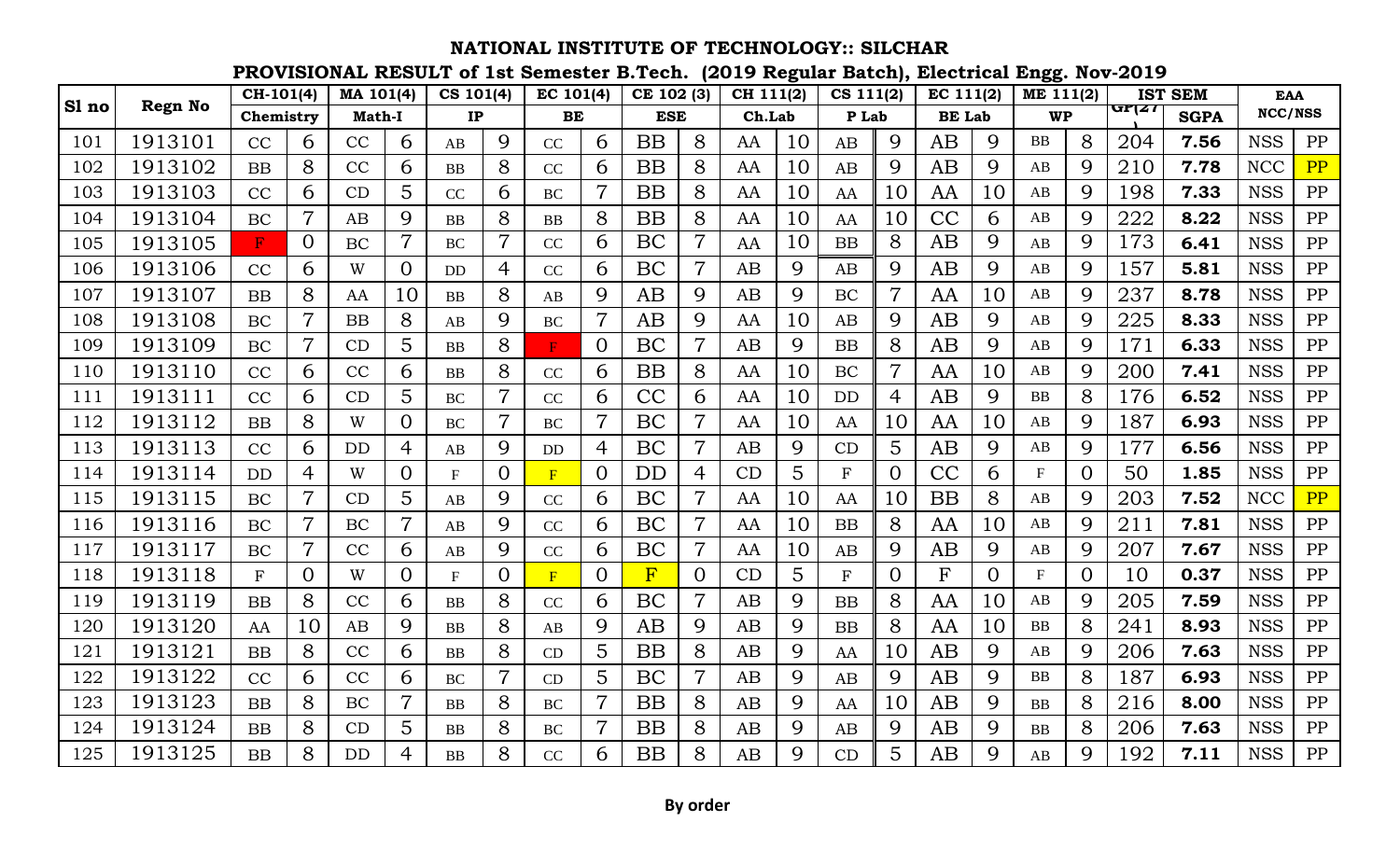|       |                | CH-101(4) |                | MA 101(4)     |                | CS 101(4) |                | EC 101(4)    |                | CE 102 (3)    |                | CH 111(2) |             | CS 111(2) |                | EC 111(2)     |             | ME 111(2)  |   |       | <b>IST SEM</b> | <b>EAA</b> |            |
|-------|----------------|-----------|----------------|---------------|----------------|-----------|----------------|--------------|----------------|---------------|----------------|-----------|-------------|-----------|----------------|---------------|-------------|------------|---|-------|----------------|------------|------------|
| Sl no | <b>Regn No</b> | Chemistry |                | <b>Math-I</b> |                | IP        |                | BE           |                | <b>ESE</b>    |                | Ch.Lab    |             | P Lab     |                | <b>BE</b> Lab |             | <b>WP</b>  |   | GP(Z1 | <b>SGPA</b>    | NCC/NSS    |            |
| 126   | 1913126        | BC        | 7              | DD            | 4              | AB        | 9              | CD           | 5              | BC            | $\overline{7}$ | <b>BB</b> | 8           | AA        | 10             | AB            | 9           | AB         | 9 | 193   | 7.15           | <b>NSS</b> | PP         |
| 127   | 1913127        | AB        | 9              | AB            | 9              | AB        | 9              | AB           | 9              | AB            | 9              | AB        | 9           | BB        | 8              | AB            | 9           | <b>BB</b>  | 8 | 239   | 8.85           | <b>NSS</b> | PP         |
| 128   | 1913128        | BC        | 7              | CC            | 6              | <b>BB</b> | 8              | <b>DD</b>    | 4              | BC            | $\overline{7}$ | AB        | 9           | BB        | 8              | AB            | 9           | <b>BB</b>  | 8 | 189   | 7.00           | <b>NSS</b> | PP         |
| 129   | 1913129        | BC        | 7              | W             | $\Omega$       | AB        | 9              | F            |                | BC            | 7              | AB        | 9           | BC        |                | AB            | $\mathbf Q$ | <b>BB</b>  | 8 | 151   | 5.59           | <b>NSS</b> | PP         |
| 130   | 1913130        | BB        | 8              | CD            | 5              | <b>BB</b> | 8              | <b>BC</b>    |                | CC            | 6              | AB        | 9           | AB        | 9              | AB            | 9           | <b>BB</b>  | 8 | 200   | 7.41           | <b>NSS</b> | PP         |
| 131   | 1913131        | <b>BB</b> | 8              | BC            | $\overline{7}$ | <b>BC</b> | 7              | CC           | 6              | BB            | 8              | AB        | 9           | AA        | 10             | AA            | 10          | <b>BB</b>  | 8 | 210   | 7.78           | <b>NSS</b> | PP         |
| 132   | 1913132        | F         | $\overline{0}$ | CC            | 6              | <b>BB</b> | 8              | CC           | 6              | CC            | 6              | AB        | 9           | BB        | 8              | CC            | 6           | <b>BB</b>  | 8 | 160   | 5.93           | <b>NSS</b> | PP         |
| 133   | 1913133        | AA        | 10             | AA            | 10             | AB        | 9              | AA           | 10             | AA            | 10             | AB        | 9           | AA        | 10             | AA            | 10          | AB         | 9 | 262   | 9.70           | <b>NSS</b> | PP         |
| 134   | 1913134        | CC        | 6              | DD            | 4              | <b>BC</b> |                | CD           | 5              | DD            | 4              | AB        | 9           | AB        | 9              | AB            | 9           | <b>BB</b>  | 8 | 170   | 6.30           | <b>NSS</b> | PP         |
| 135   | 1913135        | AB        | 9              | CD            | 5              | AB        | 9              | <b>BC</b>    |                | BB            | 8              | AB        | 9           | BB        | 8              | AB            | 9           | AB         | 9 | 214   | 7.93           | <b>NSS</b> | ${\rm PP}$ |
| 136   | 1913136        | BC        |                | <b>DD</b>     | 4              | <b>BB</b> | 8              | CD           | 5              | BC            |                | AB        | 9           | AB        | 9              | AB            | 9           | <b>BB</b>  | 8 | 187   | 6.93           | <b>NSS</b> | PP         |
| 137   | 1913137        | AB        | 9              | BB            | 8              | <b>BB</b> | 8              | <b>BB</b>    | 8              | <b>BB</b>     | 8              | AB        | 9           | AA        | 10             | AA            | 10          | AB         | 9 | 232   | 8.59           | <b>NSS</b> | PP         |
| 138   | 1913138        | <b>DD</b> | 4              | $\mathbf F$   | $\Omega$       | AB        | 9              | F            | $\Omega$       | CD            | 5              | AB        | 9           | <b>DD</b> | 4              | AB            | 9           | BB         | 8 | 127   | 4.70           | <b>NSS</b> | PP         |
| 139   | 1913139        | BB        | 8              | CD            | 5              | <b>BB</b> | 8              | <b>BC</b>    |                | BC            | $\overline{7}$ | AB        | 9           | BB        | 8              | AB            | 9           | <b>BB</b>  | 8 | 201   | 7.44           | <b>NSS</b> | PP         |
| 140   | 1913140        | CC        | 6              | <b>DD</b>     | 4              | AB        | 9              | $\mathbf{F}$ | $\Omega$       | CC            | 6              | AB        | 9           | AB        | 9              | AB            | 9           | BB         | 8 | 164   | 6.07           | <b>NSS</b> | PP         |
| 141   | 1913141        | <b>BB</b> | 8              | CD            | 5              | BB        | 8              | CD           | 5              | BB            | 8              | AB        | 9           | CC        | 6              | AB            | 9           | AB         | 9 | 194   | 7.19           | <b>NSS</b> | PP         |
| 142   | 1913142        | <b>BB</b> | 8              | BC            | $\overline{7}$ | <b>BB</b> | 8              | CC           | 6              | CC            | 6              | AB        | 9           | AA        | 10             | AB            | 9           | AB         | 9 | 208   | 7.70           | <b>NSS</b> | PP         |
| 143   | 1913143        | AB        | 9              | AA            | 10             | BC        | $\overline{7}$ | <b>BB</b>    | 8              | BB            | 8              | AB        | 9           | AA        | 10             | AA            | 10          | AB         | 9 | 236   | 8.74           | <b>NSS</b> | PP         |
| 144   | 1913144        | AB        | 9              | CC            | 6              | <b>BB</b> | 8              | CC           | 6              | BB            | 8              | AB        | 9           | AB        | 9              | AB            | 9           | <b>BB</b>  | 8 | 210   | 7.78           | <b>NSS</b> | PP         |
| 145   | 1913145        | <b>BB</b> | 8              | BC            | $\overline{7}$ | <b>BC</b> | 7              | CC           | 6              | BC            | $\overline{7}$ | AB        | 9           | AB        | 9              | AB            | 9           | <b>BB</b>  | 8 | 203   | 7.52           | <b>NSS</b> | PP         |
| 146   | 1913146        | AB        | 9              | BB            | 8              | AB        | 9              | <b>BB</b>    | 8              | AB            | 9              | AB        | 9           | AA        | 10             | AB            | 9           | AB         | 9 | 237   | 8.78           | <b>NSS</b> | PP         |
| 147   | 1913147        | BC        |                | BB            | 8              | AB        | 9              | CC           | 6              | BB            | 8              | <b>AB</b> | 9           | BC        |                | AB            | 9           | AB         | 9 | 212   | 7.85           | <b>NSS</b> | PP         |
| 148   | 1913148        | $\rm CC$  | 6              | CD            | $\overline{5}$ | $\rm BC$  | 7              | DD           | 4              | CC            | 6              | AB        | $\mathbf Q$ | AB        | $\mathbf Q$    | AB            | $\mathbf Q$ | ${\bf BB}$ | 8 | 176   | 6.52           | <b>NSS</b> | PP         |
| 149   | 1913149        | BC        | $\overline{7}$ | CC            | 6              | CD        | $5^{\circ}$    | BC           | $\overline{7}$ | <b>BB</b>     | 8              | AB        | 9           | BC        | $\overline{7}$ | AB            | 9           | AB         | 9 | 192   | 7.11           | <b>NSS</b> | PP         |
| 150   | 1913150        | BC        |                | BC            | $\overline{7}$ | $\rm BC$  | 7              | CD           | 5              | <b>BB</b>     | 8              | AB        | 9           | CD        | 5 <sup>5</sup> | AB            | 9           | AB         | 9 | 192   | 7.11           | <b>NSS</b> | ${\rm PP}$ |
| 151   | 1913151        | BB        | 8              | BB            | 8              | AB        | 9              | BC           | 7              | <b>BB</b>     | 8              | AB        | 9           | AA        | 10             | AA            | 10          | AB         | 9 | 228   | 8.44           | <b>NSS</b> | PP         |
| 152   | 1913152        | BC        | $\overline{7}$ | $\mathbf F$   | $\overline{0}$ | AB        | 9              | DD           | 4              | BCBy order AB |                |           | 9           | BC        |                | AB            | 9           | ${\bf BB}$ | 8 | 167   | 6.19           | <b>NSS</b> | PP         |